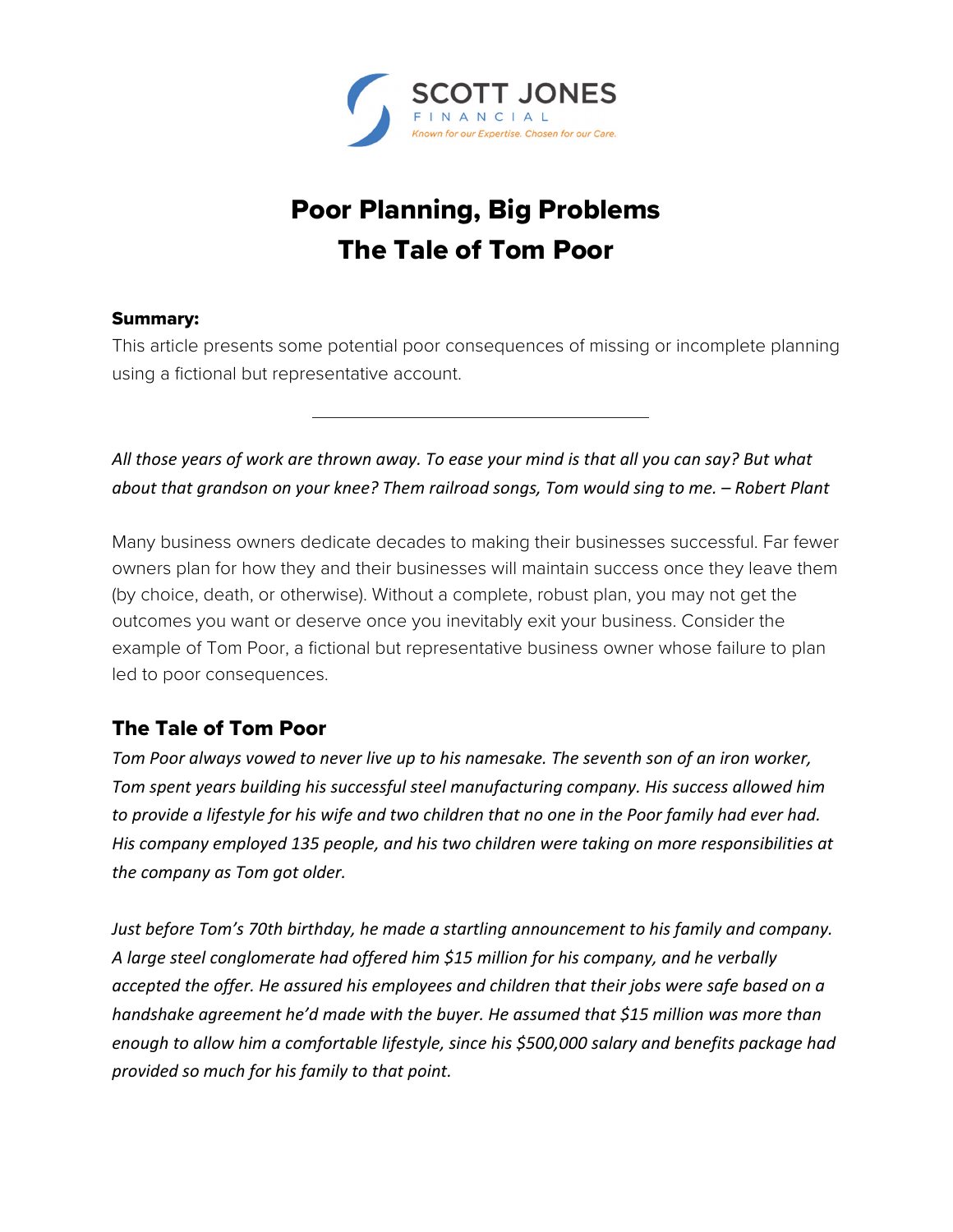*Before the deal went through, Tom's children told him that they had expected to run the company once he left. They'd been training hard to prepare, and so the sale to an outside party shocked and upset them.* 

*"I built this business into what it is today," Tom told them. "I've earned the right to make this decision, because my decision‐making got us here. Besides, I want to see the grandkids more."* 

*As the sale date approached, both of Tom's children quit to start their own venture together in a related business. When the buyer learned that two key employees were leaving, they told Tom that he would either have to replace them or accept a lower offer. Tom refused to accept a lower offer, but the employees he promoted to fill his children's roles were incapable of running the business.* 

*As Tom tried to renegotiate, his employees began leaving the company one by one, citing low morale and a lack of commitment from Tom.* 

*The original buyer pulled the offer. Though Tom managed to keep some employees from leaving, the exodus caused company production and value to plummet. His children refused to talk to him or let him see his grandchildren. His wife—heartbroken by what had happened took their side.* 

*Tom ended up selling the business at age 75 for \$3 million. After taxes, he took home just over \$1 million. With his family refusing to talk to him and barely enough to survive on his own after a year of poor health, Tom was forced to re‐enter the workforce at the company he had sold just a year earlier.* 

*Despite his promises to himself, Tom Poor ended his life living up to his namesake.* 

# Strong Exit Planning Can Help Owners Avoid This Fate

Planning a successful business exit requires different skills than running a successful business. While Tom was a great business owner, he failed to think about what drove business value and what he needed to pursue a successful post-exit life. Consider some of the things Tom neglected to think about:

What he needed for financial security: Tom simply assumed that \$15 million would be enough for him and his family once he left. He was so committed to this assumption that he neglected to see what a big role his children played in achieving financial success and security. Proper planning could have shone light on what the business was worth, the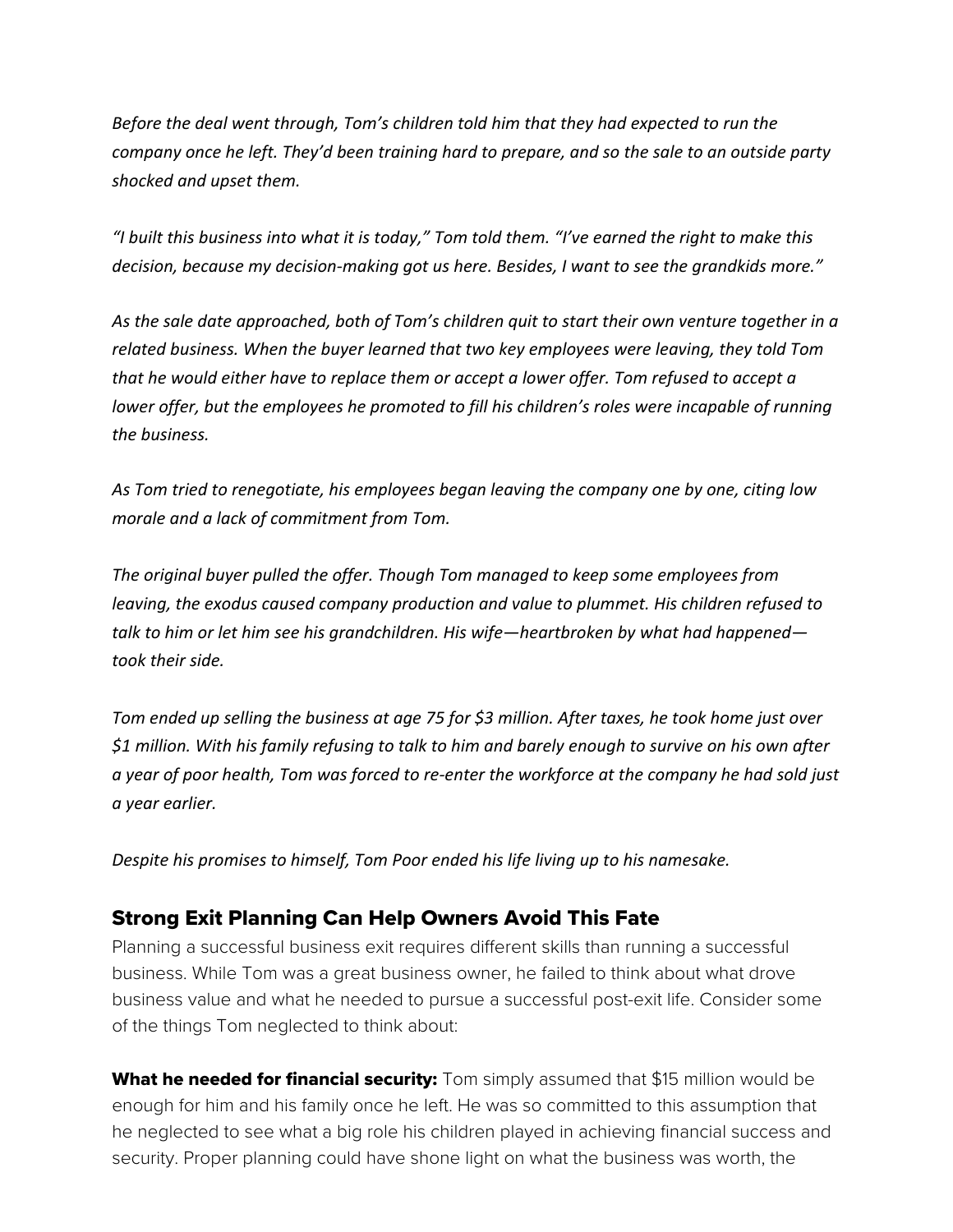factors that made the business more valuable, and the amount he actually needed to continue being comfortable and protect what he had built.

The fallout of his family's reaction: Tom completely disregarded his children's commitment and desire to run the company. That not only led to the company's downfall but also prevented Tom from his goal of seeing his grandchildren more often. Comprehensive planning could have helped Tom understand his children's contributions and how to leverage them, which could have prevented the fallout caused by his lack of consideration.

What kind of legacy he'd leave: Tom assumed that everyone would welcome his decision to sell the company. Obviously, that wasn't true. By working through his planning, starting with setting specific and objective goals, Tom could have better considered his legacy, and involved his family and employees in the plan differently.

**The consequences of a failed sale:** Adding salt to the wound, Tom's failure to sell the first time was a black mark on the company. When he finally found another buyer, they were only willing to pay a fraction of the original offer price. Because Tom wasn't prepared for a third-party sale, he suffered financially.

# **Conclusion**

Without a clear, comprehensive, written plan, business owners have little control over their future. Had Tom properly prioritized his goals and planned for all aspects of his company's future, it's less likely he would have lost everything that mattered to him.

We strive to help business owners identify and prioritize their objectives with respect to their business, their employees, and their family. If you are ready to talk about your goals for the future and get insights into how you might achieve those goals, we'd be happy to sit down and talk with you. Please feel free to contact us at your convenience.

*The information contained in this article is general in nature and is not legal, tax, or financial advice. For information regarding your particular situation, contact an attorney, or a tax or financial advisor. The information in this newsletter is provided with the understanding that it does not render legal, accounting, tax, or financial advice. In specific cases, clients should consult their legal, accounting, tax, or financial advisor. This article is not intended to give advice or to represent our firm as qualified to give advice in all areas of professional services. Exit Planning is a discipline that typically requires the collaboration of multiple professional advisors. To the extent that our firm does not have the expertise required on a particular matter, we always will work closely with you to help you gain access to the resources and professional advice that you need.* 

*Any examples provided are hypothetical and for illustrative purposes only. Examples include fictitious names and do not represent any particular person or entity.*